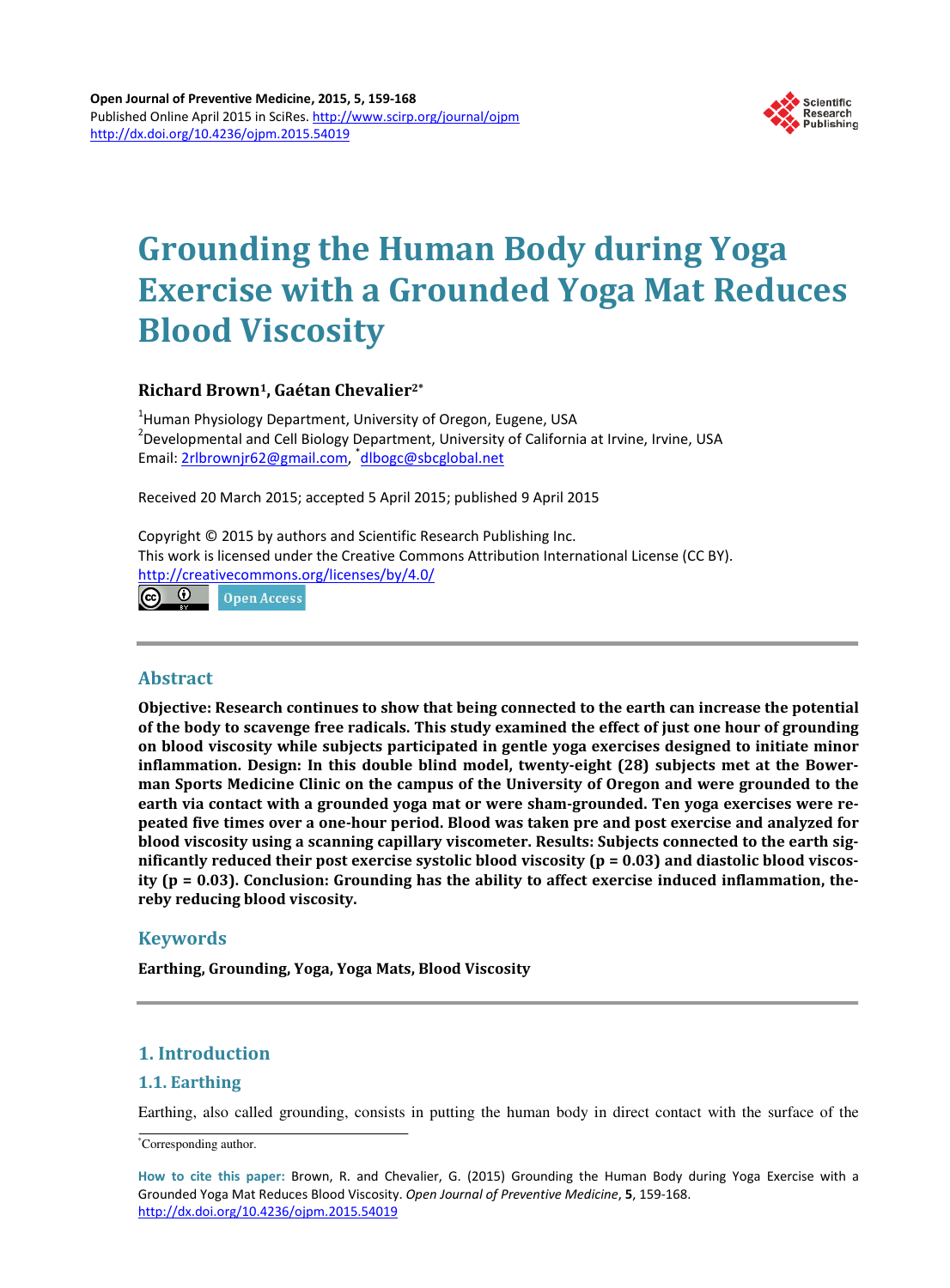Earth. Examples: walking barefoot outdoors and bathing in lakes and oceans, or working, relaxing or sleeping indoors in direct skin contact with conductive materials. Such materials include bed sheets, pillows, body bands, mats and patches that are connected to the ground through a wire attached to a rod planted in the soil outside or using the grounding system (that is, the ground port of a grounded wall outlet) of a house or building. In industrial societies, most people today rarely come in contact with the surface of the Earth because they wear shoes with synthetic soles made from insulating materials (rubber and plastics). Also, they walk on carpets made of insulating materials and/or on wooden floors (wood is also an insulating material) and they sleep on mattresses that insulate them from the ground.

The Earth possesses an almost infinite reservoir of free electrons that is continuously replenished by a natural phenomenon called "the global atmospheric electrical circuit". [\[1\]](#page-7-0) [\[2\].](#page-7-1) The Earthing hypothesis states the following: when contact is made with the ground by direct skin contact outdoors or through a grounded system indoors, the body's electric potential becomes the same as the Earth's electric potential, giving the body a continual access to the ground's negative surface charge mainly composed of electrons. It is well known that contact with the ground prevents buildup of static electric charge on the body [\[3\],](#page-7-2) but what is less well known is that this contact enables the body to obtain as many electrons as needed for optimal functioning of physiological processes and to make a reserve of these antioxidant electrons for future use [\[4\]](#page-7-3) [\[5\].](#page-7-4)

According to current research, Earthing produces an array of positive changes within the body which include improved sleep, normalizing of cortisol levels, better glucose regulation, improved thyroid function, reduction in pain, decreased stress, increased blood fluidity, improved immune response, lessening of indicators of osteoporosis, and diminished damage to muscles caused by delayed onset muscle soreness (DOMS[\) \[6\]](#page-7-5)[-\[10\].](#page-7-6) 

Earthing has been found to decrease the duration of DOMS, one of only a very few strategies able to do so [\[7\]](#page-7-7) [\[8\]](#page-7-8) [\[11\].](#page-7-9) This Earthing effect significantly accelerates recovery time, a critically important benefit and advantage for all athletes with limited recovery time available. Examples are cyclists at the Tour de France who compete daily and football players who play weekly.

Along with muscle injury, exercise is known to produce inflammation in the body. Low levels of exercising may not produce much muscle damage, but still can increase inflammation in the body [\[12\].](#page-8-0)

The present study was designed to see if the Earthing benefits would extend to people practicing a mild form of Hatha Yoga. It was hypothesized that a mild routine may not produce much muscle damage, but could produce an inflammatory response affecting blood viscosity. Inflammation produces an excess of reactive oxygen species (ROS) and reactive nitrogen species (RNS). These very reactive molecules are electronegative (attracting electrons) molecules. It is expected that the negative charge on the surface of red blood cells would be lowered during and after exercise, resulting in more viscous blood than normal [\[13\]](#page-8-1) [\[14\].](#page-8-2) It is also hypothesized that being grounded during the Hatha Yoga routine would prevent this increase in inflammation and perhaps reduce the level of inflammation in the body.

#### **1.2. Blood Viscosity**

It has recently become appropriate to think of blood viscosity as a possible early warning sign of several chronic diseases, including cardiovascular disease and Alzheimer's [\[15\]-](#page-8-3)[\[18\].](#page-8-4)

Approximately 7.5 percent of body weight is blood (American Society of Hematology,

<http://www.hematology.org/Patients/Basics/> accessed 2/26/2015). Red blood cells (RBC), white blood cells (WBC) and platelets make up most of the solid parts and represent about 45% of the blood volume. Plasma, the other 55%, is a somewhat opaque, salty solution containing sugars, lipids, salt, vitamins, minerals, hormones, enzymes, antibodies, and proteins. Blood, via the pumping of the heart, delivers nourishment to, and removes waste from, all the body's cells.

Blood viscosity influences the ability of blood to flow through the arteries, veins and capillaries of the circulatory system. It is a measure of both thickness and stickiness of blood. Thickness and stickiness change as systolic and diastolic blood pressure change with each cardiac cycle [\[19\].](#page-8-5) Blood viscosity, a major determinant of blood vessel health, has been overlooked in the past due to difficulties in measuring viscosity at both systolic and diastolic blood pressure levels [\[19\]-](#page-8-5)[\[22\].](#page-8-6)

Factors affecting thickness and stickiness of blood are hematocrit, RBC/platelet aggregation, dehydration, low-density lipoprotein and fibrinogen [\[23\].](#page-8-7) Another factor is the ability of RBCs to deform and bend to more easily pass through capillaries [\[24\].](#page-8-8) The speed of the flow, partly a function of vessel diameter, also causes vis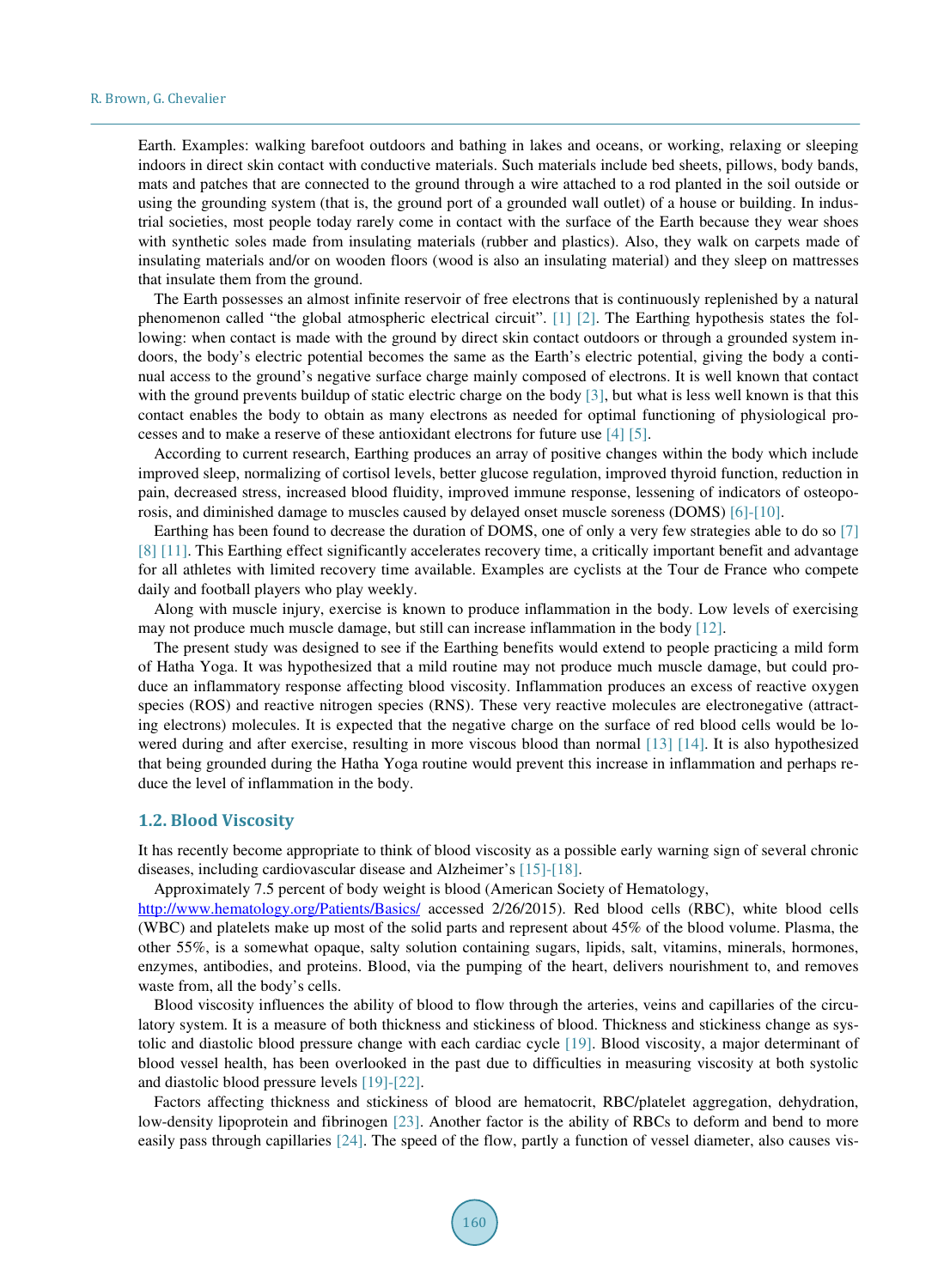cosity to change. The faster the blood flow, as in larger diameter vessels, the lower the viscosity. The slower the blood flow, as in smaller diameter vessels, the higher the viscosit[y \[25\].](#page-8-9) 

Perhaps the most prevalent reason for increased blood viscosity in smaller vessels is red blood cell aggregation, due in part to inflammation and free radical activity causing reduction of negative surface electric charges (electrons) and electric potential. When the electric potential is reduced the cells have little or no negative charge and tend to clump [\[26\].](#page-8-10)

Along with vessel diameter, blood viscosity affects the resistance to blood flow. If viscosity increases, total peripheral resistance increases and cardiac output, via increased systolic blood pressure, must increase. Therefore, viscosity is an important determinant of the work of the heart and of blood distribution [\[27\].](#page-8-11)

The higher the viscosity of the blood is, the more its abrasiveness increases. In the large vessels, where blood velocity is fast, higher viscosity creates friction against vessel walls and may cause abrasions [\[27\]](#page-8-11) [\[28\],](#page-8-12) leading to inflammation and, ultimately, the development of plaque. Plaque reduces the diameter of the vessel contributing to further reduction of the vessel diameter and to clots that produce stroke[s \[29\]](#page-8-13) [\[30\].](#page-8-14) 

Plaque development occurs usually at locations of blood flow turbulence and eddies near the heart, neck and upper legs where vessels branch and blood viscosity is greater. At these points, hyperviscosity triggers endothelial dysfunction resulting in the hardening and thickening of arterial walls [\[30\].](#page-8-14) 

In the capillaries, where blood speed is slow and the diameter of vessels small, blood viscosity also causes problems. Red blood cells tend to lose some of the electric charge that keeps them separate and they tend to coagulate [\[26\].](#page-8-10) The older red blood cells also lose their ability to deform which creates a problem because without being able to bend through the capillaries, they cannot get to the cells. This decreases oxygen and nutrient delivery to the cells and eventually causes capillary damage [\[24\].](#page-8-8)

#### **1.2.1. Blood Viscosity and Chronic Disease**

Higher blood viscosity is closely associated with many chronic diseases, including cardiovascular disease, diabetes, metabolic syndrome/obesity, and high blood pressure [\[15\]](#page-8-3) [\[17\]](#page-8-15) [\[18\]](#page-8-4) [\[31\].](#page-8-16) It is also linked to cognitive decline, vascular dementia and Alzheimer's [\[32\].](#page-9-0)

One study indicated that people with the highest blood viscosity had significantly higher cardiovascular events than people who had lower blood viscosity [\[33\].](#page-9-1) Another study found that the people with the highest blood viscosity had more than a four times risk increase of cardiovascular disease than people in the lowest group [\[34\].](#page-9-2) In a study of obese subjects it was determined that individuals with a body mass index over 28 had blood viscosities averaging 15% higher than those individuals with a lower body mass index [\[35\].](#page-9-3)

#### **1.2.2. Physics of Blood Viscosity**

Blood viscosity depends on the ratio of shear stress to shear rate. Shear stress is the energy transferred to the vessel wall due to interaction with a fluid in motion. Shear rate is the variation of flow speed with radial distance from the center of the vessel [\[23\]](#page-8-7) [\[36\].](#page-9-4)

#### Viscosity = Shear Stress/Shear Rate

Essentially, as shear rate decreases in the capillaries the ratio, and so the viscosity, increases significantly. As sheer rate increases, as in the larger vessels, blood viscosity decreases.

Water is a Newtonian fluid. The thickness and stickiness of water doesn't change. Blood is a non-Newtonian fluid in which blood thickness and stickiness change as the ratio changes. Until recently, most studies have presumed blood viscosity behaves as a Newtonian fluid. Very few studies have measured blood viscosity as a Non-Newtonian fluid where adjacent layers move parallel to each other with different speeds [\[19\].](#page-8-5)

Blood viscosity fluctuates with every heartbeat, just like blood pressure fluctuates with every heartbeat. And like blood pressure, accurate viscosity measurement requires two numbers [\[37\].](#page-9-5) You don't just measure systolic blood pressure because both systolic and diastolic pressures have meaning. The viscosity of the blood also depends on two numbers. One number, at systole, is when the viscosity is lower because it is thinner and the speed is faster. The other number is at diastole, when the viscosity is higher because it is thicker (more force required) and slower (less speed). Ideally whole blood viscosity should be measured at a physiologically comprehensive range of different shear rates. For the purpose of analysis, the results at two representative endpoints of shear rate, 5 s<sup>-1</sup> and 300 s<sup>-1</sup> have been studied and reported. The low-shear rate measurement of blood viscosity simulates bloodstream interaction during diastole, and the high-shear rate measurement simulates conditions at sys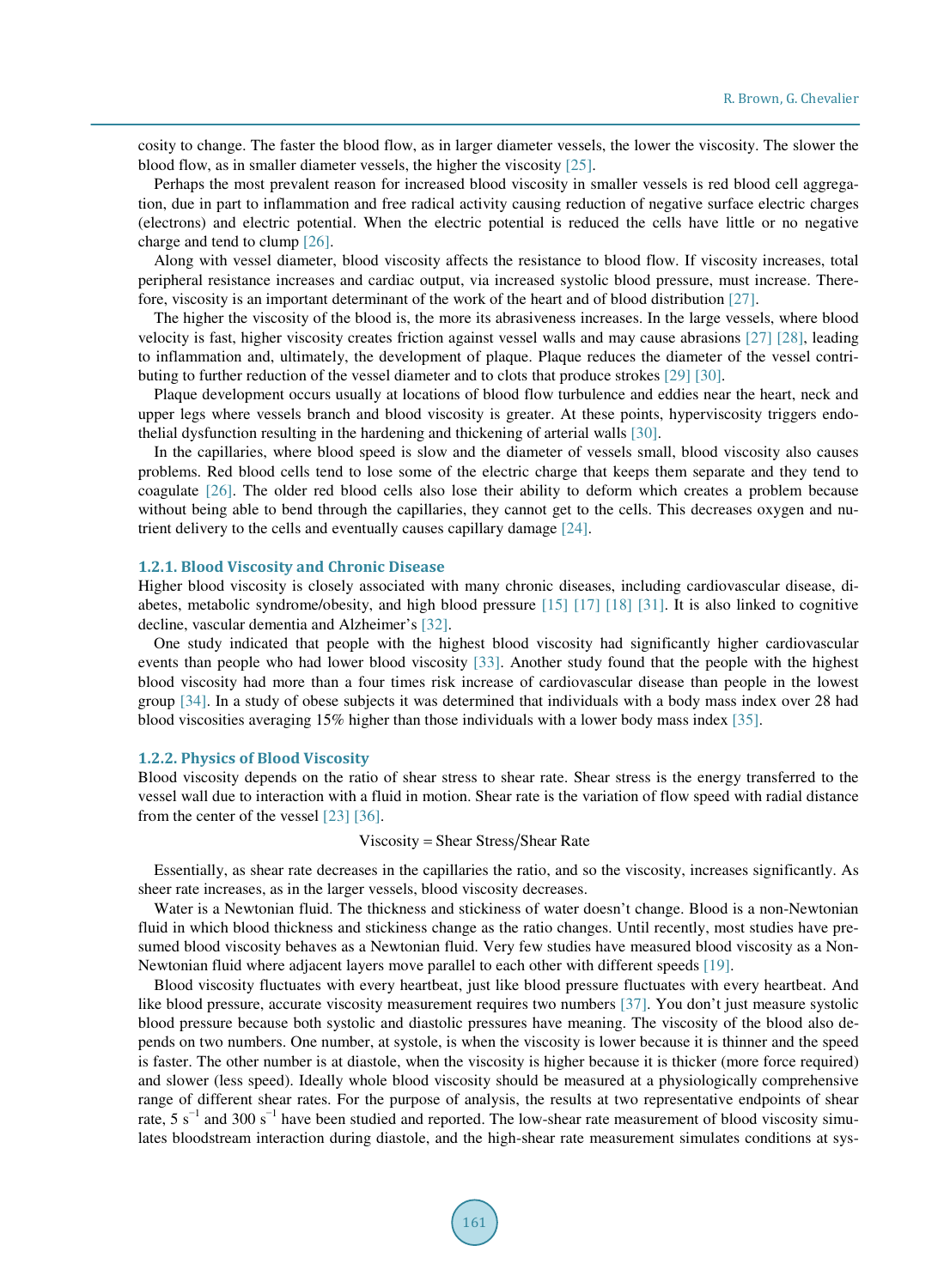tole. We use the term systolic blood viscosity to refer to high-shear viscosity and diastolic blood viscosity to refer to low-shear viscosity [\[37\].](#page-9-5)

The systolic portion of blood viscosity is affected by hematocrit, plasma viscosity and hydration. It has a viscosity of around 30 millipoises  $(mP^{**})$ . The diastolic portion of blood viscosity is affected by immunoglobulins, red blood cell aggregation, platelet aggregation and fibrinogen. It has a viscosity of around 130 millipoises, and is much thicker and stickier. By comparison, water has a viscosity of about 10 millipoises [\[38\].](#page-9-6) When testing for viscosity it is important to test at both the systolic pressure and diastolic pressure [\[37\].](#page-9-5) 

#### **1.2.3. Blood Viscosity and Testing Equipment**

In the past, manual and rotational viscometers testing for blood viscosity limited observations to a single point measurement at systolic pressure (*i.e.*, at high shear rates) when the blood is thinner and less sticky. They measured either serum or plasma viscosity and did not account for elements like red blood cell aggregation factors, red blood cell deformability or hematocrit [\[38\].](#page-9-6)

Manual and rotational viscometers had several other disadvantages. The process was time consuming, technically demanding and depended upon the ability of the person doing the data interpretation. Standardization was almost impossible [\[37\]](#page-9-5) [\[39\].](#page-9-7)

This study used a state-of-the-art piece of equipment that eliminated all of the above problems. It is the Hemathix Blood Analyzer SCV-200, (Health Onvector Inc., Camden, NJ), an automated scanning capillary tube viscometer, invented by Dr. Young Cho, a fluid dynamics expert and professor of mechanical engineering at Drexel University. This instrument measures viscosity over a comprehensive range of shear rates representative of the cardiac cycle in a single continuous measurement.

Blood is collected by a venous puncture in a 3 milliliter lavender EDTA tube and is stable for 8 hours. If refrigerated, it is stable for 4 days. It cannot be frozen. Analyzing the data takes 4 minutes and results available the next day [\[40\].](#page-9-8)

The Hemathix makes blood viscosity testing more practicable and affordable than in the past and enables standardization of viscosity screening. Eventually it has the potential to determine the viscosity profiles in the general population allowing early predictions of cardiovascular disease and other chronic diseases.

#### **1.2.4. Blood Viscosity Therapies**

Primary care physicians currently employ various strategies to lower blood viscosity, including diet and exercise, along with Omega 3 fish oils, are often suggested [\[41\],](#page-9-9) as well as blood donation and therapeutic phlebotomy. Lipitor, Plavix, Coumadin and Fenofibrate reduce the blood viscosity by about the same amount as diet and exercise. However, these drugs have side effects that are at best unpleasant and at worst dangerous [\[37\]](#page-9-5) [\[42\].](#page-9-10) Early studies suggest that Earthing (grounding) reduces blood viscosit[y \[4\]](#page-7-3) [\[5\].](#page-7-4) 

#### **1.2.5. Exercise and Blood Viscosity**

Earlier work has demonstrated the short and long-term effects of exercise on blood viscosity [\[43\]-](#page-9-11)[\[45\].](#page-9-12) The short-term effect is an increase in blood viscosity [\[46\],](#page-9-13) a function of duration and intensity of exercise, viability of the capillaries, red blood cell deformation characteristics, hematocrit and state of hydration. The long-term effect is a decrease in blood viscosity  $[46]$ . The goal of this study was to see if being grounded during a mild, short exercise of yoga would change blood viscosity, and in what direction.

## **2. Material and Methods**

#### **2.1. Subjects**

Twenty-eight (28) healthy, non-pregnant women between the ages of 35 and 65, with a BMI between 25.1 and 31.4 and who completed a medical history form to ensure eligibility, participated in the study (**[Table 1](#page-4-0)**). The Western Institutional Review Board (WIRB; [www.wirb.com\)](http://www.wirb.com/) provided supervision for the study. All subjects had to sign an informed consent agreement approved by WIRB. They were recruited in cooperation with yoga instructors of beginning yoga classes and had either just begun yoga instruction or wanted to begin. They were not experienced in yoga.

<sup>\*\*</sup>Poise—A unit of dynamic viscosity. 10 mP = 0.01 gram/centimeter-second. In other words,  $1 P = 1$  gram/centimeter-second. The metric unit of viscosity is the pascal second or Pa∙s. 1 Pa∙s = 10 P but poise or millipoise are more commonly used.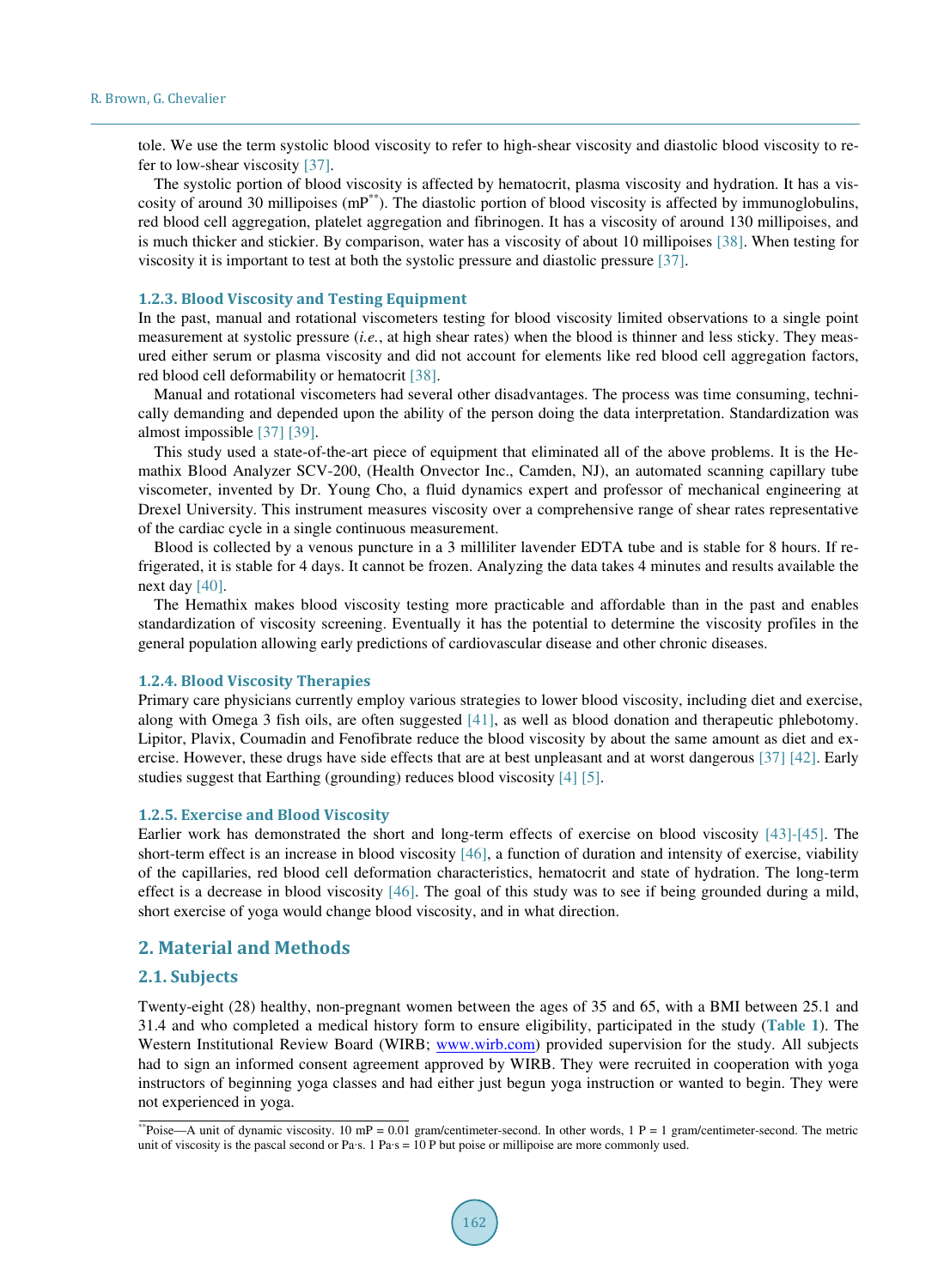<span id="page-4-0"></span>

| Table 1. Age distribution of participants. |               |          |                          |  |  |  |  |  |  |  |
|--------------------------------------------|---------------|----------|--------------------------|--|--|--|--|--|--|--|
|                                            | Sham Grounded | Grounded | t-Test Sham vs. Grounded |  |  |  |  |  |  |  |
| No. of Subjects                            | 14            | 14       |                          |  |  |  |  |  |  |  |
| Average Age                                | 49.1          | 49.0     | 0.49                     |  |  |  |  |  |  |  |
| <b>SD</b>                                  | 6.4           | 7.7      |                          |  |  |  |  |  |  |  |
| Average Height                             | 64.6          | 64.4     | 0.37                     |  |  |  |  |  |  |  |
| <b>SD</b>                                  | 1.9           | 2.6      |                          |  |  |  |  |  |  |  |
| Average Weight                             | 159.6         | 160.6    | 0.41                     |  |  |  |  |  |  |  |
| <b>SD</b>                                  | 14.8          | 9.1      |                          |  |  |  |  |  |  |  |
| <b>BMI</b>                                 | 26.8          | 27.3     | 0.22                     |  |  |  |  |  |  |  |
| SD                                         | 1.7           | 1.7      |                          |  |  |  |  |  |  |  |

Thirty-three (33) subjects were originally recruited. Two subjects did not produce enough blood to get satisfactory readings. Two other subjects had to leave because of impending surgeries. One was eliminated because when she was measured just before the study her BMI was too low.

#### **2.2. Study Procedure**

Prior to the study all subjects were provided with identical style shorts and tee shirts. They arrived one-by-one every ten (10) minutes. Each subject was met by a greeter and provided with a personal clipboard reviewing the instructions, timeline, and a bag in which to deposit outer garments and shoes. The subject then proceeded to a room for weighing, height measurement, and a single blood draw. Next, each participant proceeded to a designated meeting room where a personal yoga instructor reviewed the yoga instructions with the participant. Four instructors were utilized in the study, and gave the same instructions on how to do each pose. Fourteen (14) subjects were tested on Day 1 and fourteen (14) were tested on Day 2 between the hours of 10:00 AM and 12:30 PM.

Each subject selected a yoga mat at random. Seven (7) mats were grounded and seven were sham grounded. In this double blind study only the company providing the mats knew which mats were grounded, but they did not know which subjects used which mats.

Each subject participated in five (5) twelve (12) minute segments. Each segment was composed of the same group of ten (10) yoga poses (**[Figure 1](#page-5-0)**). Each pose was held for one minute except for pose number 10. This pose was held for 2 minutes, followed by a one-minute rest period. The first 12 minutes of 10 poses on the mats was performed under the guidance of the instructor. During the next three segments the subjects repeated the poses with the instructor present. They then completed the last segment with no instructor present, but with one always available for guidance. Timing was consistent throughout these sessions with the use of coordinated timing lights of two different colors and a sound indicating when to change poses and segments.

After the last segment, participants reported back to the blood draw area for a post-exercise blood draw. They then retrieved their clothes and shoe bag, checked in with the greeter and turned in their clipboard with the timeline sheet initialed by monitors supervising each step of the procedure. They were then paid \$60, plus parking expenses and provided their address for the shipment of a complimentary grounded yoga mat. They kept their tee shirts and shorts.

#### **2.3. Blood Collection**

Blood was collected pre and post yoga mat exercise in a 3 milliliter lavender tube via a venous puncture by a certified phlebotomist from Legacy Labs in Eugene, Oregon. Legacy Labs labeled the blood tubes with subject numbers, then packaged and shipped them to Health Onvector Inc., a blood viscosity laboratory in Camden, New Jersey, in accordance with Hemathix instructions. The analysis results, via the Hemathix SCV-200 were available four days after receipt from the Camden lab.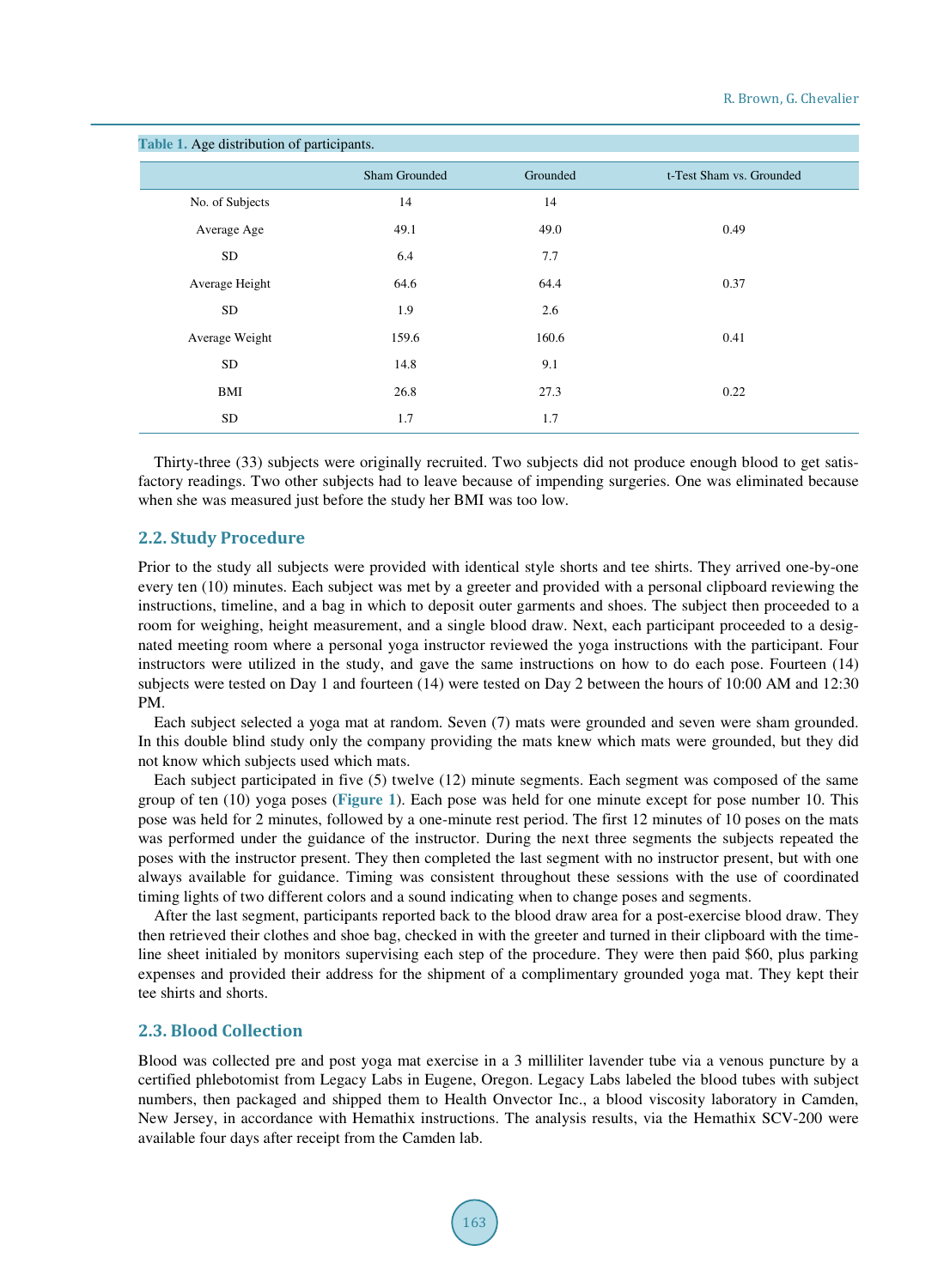<span id="page-5-0"></span>

**Figure 1.** The 10 poses used in the yoga mat study.

## **2.4. Statistical Methods**

Student's t-tests were use to compare difference in means since all data were normally distributed.

## **3. Results**

Fourteen (14) grounded subjects and fourteen (14) sham-grounded subjects participated in the one-hour study on yoga mats during which time they completed 5 twelve (12) minute sessions of ten (10) different yoga exercises. **[Table 2](#page-6-0)** t-test calculations show that the grounded group had a significant decrease in blood viscosity at both the systolic ( $p = 0.032$ ) and diastolic ( $p = 0.031$ ) measurements. The sham grounded subjects experienced no such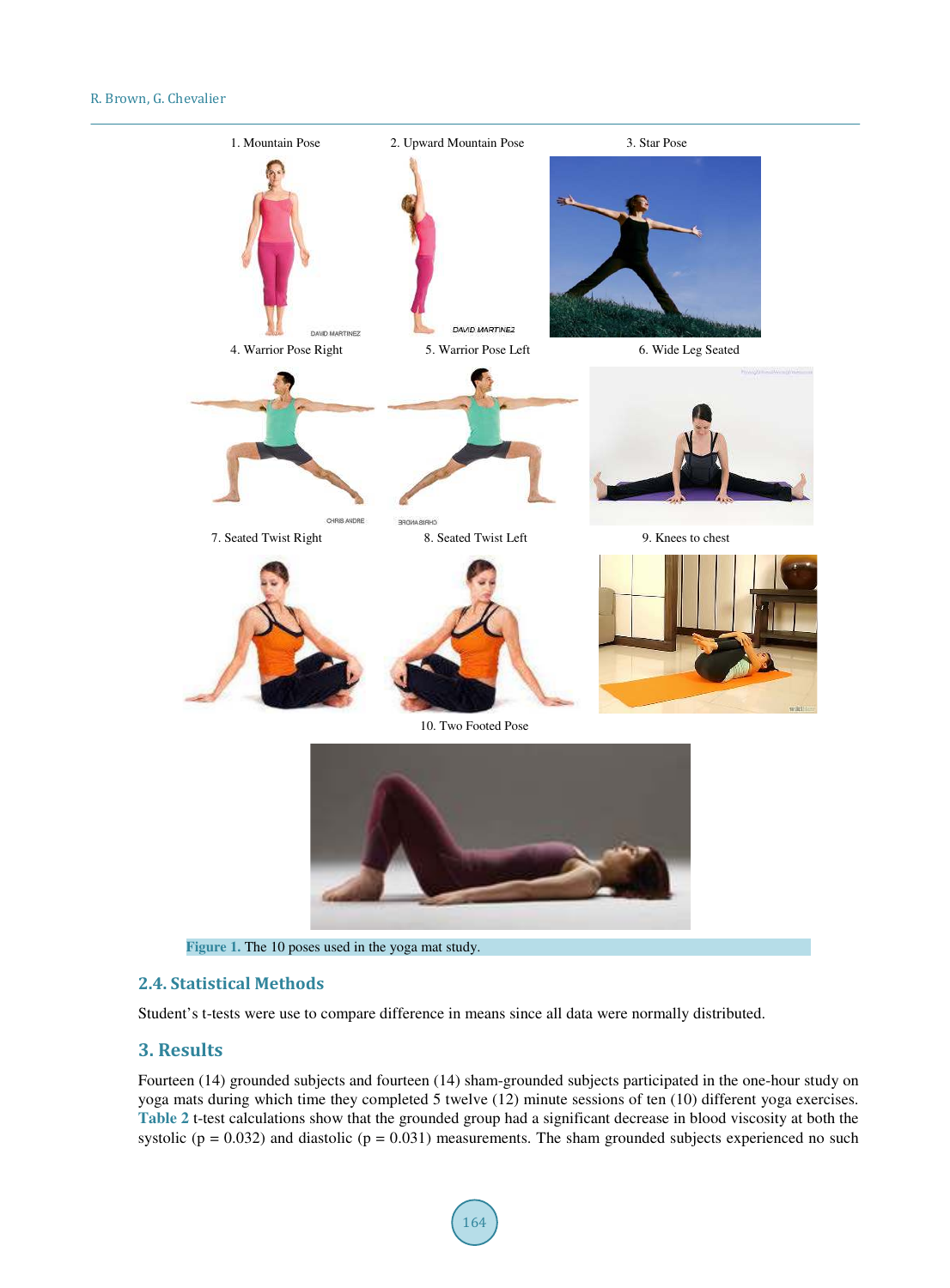| <b>Table 2.</b> Crounded and sham grounded pre $\alpha$ post systeme and diastome blood viscosity in immipolise. |         |         |          |          |                  |         |         |          |          |  |  |
|------------------------------------------------------------------------------------------------------------------|---------|---------|----------|----------|------------------|---------|---------|----------|----------|--|--|
| <b>GRND Subj</b>                                                                                                 | Pre Sys | Pre Dia | Post Sys | Post Dia | <b>SHAM Subj</b> | Pre Sys | Pre Dia | Post Sys | Post Dia |  |  |
| $\mathbf{1}$                                                                                                     | 35.5    | 102.3   | 36.5     | 109.0    | $\overline{c}$   | 40.1    | 122.8   | 39.9     | 123.1    |  |  |
| 3                                                                                                                | 40.5    | 129.0   | 38.9     | 122.3    | 5                | 43.4    | 130.2   | 39.0     | 116.5    |  |  |
| $\overline{4}$                                                                                                   | 40.2    | 121.3   | 39.3     | 121.8    | $\tau$           | 41.9    | 122.7   | 41.3     | 130.9    |  |  |
| 6                                                                                                                | 42.0    | 128.6   | 40.8     | 124.2    | 9                | 38.1    | 109.7   | 36.8     | 103.7    |  |  |
| 8                                                                                                                | 41.6    | 127.0   | 39.0     | 113.1    | 15               | 38.1    | 115.7   | 40.4     | 130.2    |  |  |
| 14                                                                                                               | 43.4    | 136.9   | 41.0     | 124.9    | 16               | 34.6    | 100.3   | 36.1     | 103.6    |  |  |
| 37                                                                                                               | 37.6    | 115.0   | 37.7     | 108.2    | 18               | 35.3    | 104.0   | 36.7     | 114.3    |  |  |
| 19                                                                                                               | 37.6    | 113.7   | 37.7     | 115.9    | 20               | 39.4    | 120.6   | 41.5     | 127.6    |  |  |
| 23                                                                                                               | 37.4    | 112.8   | 38.7     | 121.6    | 24               | 36.1    | 112.7   | 36.4     | 112.3    |  |  |
| 25                                                                                                               | 35.4    | 103.2   | 35.0     | 101.5    | 26               | 37.6    | 116.0   | 38.0     | 120.3    |  |  |
| 27                                                                                                               | 39.0    | 125.5   | 37.7     | 114.1    | 28               | 41.2    | 128.5   | 39.6     | 115.7    |  |  |
| 29                                                                                                               | 40.8    | 129.6   | 40.9     | 129.8    | 30               | 36.5    | 112.1   | 36.3     | 111.8    |  |  |
| 31                                                                                                               | 40.0    | 129.7   | 39.3     | 120.3    | 34               | 35.6    | 109.5   | 36.7     | 112.0    |  |  |
| 32                                                                                                               | 37.0    | 114.8   | 36.8     | 109.9    | 36               | 35.8    | 109.0   | 37.7     | 116.9    |  |  |
| Mean                                                                                                             | 39.1    | 120.7   | 38.5     | 116.9    | Mean             | 38.1    | 115.3   | 38.3     | 117.1    |  |  |
| SD                                                                                                               | 2.5     | 10.5    | 1.8      | 7.9      | <b>SD</b>        | 2.7     | $8.8\,$ | 1.9      | 8.6      |  |  |
| t-Test                                                                                                           |         |         | 0.032    | 0.031    | t-Test           |         |         | 0.35     | 0.21     |  |  |
|                                                                                                                  |         |         |          |          | $t$ -Test $g/s$  | 0.15    | 0.07    | 0.40     | 0.48     |  |  |

<span id="page-6-0"></span>**Table 2.** Grounded and sham grounded pre & post systolic and diastolic blood viscosity in millipoise.

decrease and had a slight but insignificant rise in blood viscosities. This indicates that being grounded during the yoga mat exercises has the effect of decreasing blood viscosity.

## **4. Discussion**

This study examined the impact of one hour of grounding on blood viscosity while participants completed a set of simple yoga exercises. Even doing easy exercises we would expect to see an increase in blood viscosity due to the fact that exercise stimulates an inflammatory response [\[12\]](#page-8-0) [\[28\]](#page-8-12) [\[44\]](#page-9-14) [\[45\].](#page-9-12) This response can increase the number of free radicals that could cause the red blood cells to lose some of their negative charge. The negative charge on red blood cell membranes endows the cells with the property of repelling each other. When the charge is reduced, the ability of cells to repel each other is lessened, the tendency to clump is increased, thus increasing blood viscosity [\[26\].](#page-8-10)

While consistent exercise can induce long-term reduction in blood viscosity, in the short-term it often causes an increase in blood viscosity [\[44\].](#page-9-14) This increase occurs at both ends of the cardiac cycle and therefore it is important to obtain data at systole, when the viscosity is lower, and at diastole, when the viscosity is higher. Collecting at only one point is equivalent to collecting only systolic or diastolic blood pressure or measuring blood pressure at some point in between. At the systolic pressure, information with respect to the condition of the walls of the vessels is obtained. At the diastolic end, information with respect to red cell aggregation and deformability is obtained.

In our study there was no change in blood viscosity for the sham-grounded group at either end of the cardiac cycle. However, there was a difference in the grounded group at both the systolic and diastolic end. Their post onehour grounding millipoise readings were significantly lower than their pre-exercise levels.

Considering all aforementioned dynamics, and with electrons from grounding theoretically scavenging free radicals, it may logically be concluded that inflammation, as a result of exercise, could have been reduced and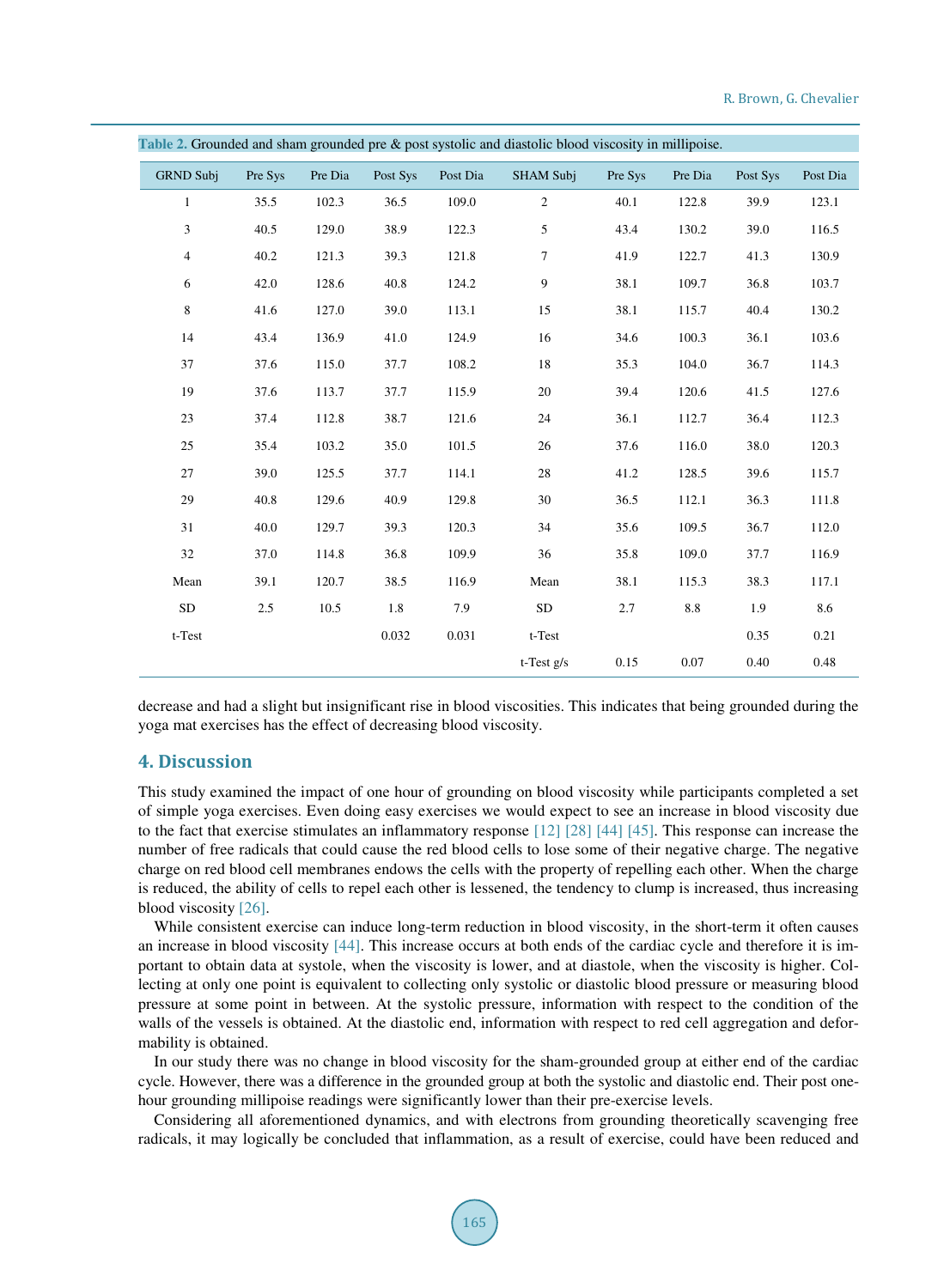this effect, in turn, reduced the blood viscosity in the grounded subjects.

Limitations of this pilot study were the number of subjects and methods of measurement of blood viscosity. Future research projects should include more subjects as well as adding zeta potential measurements, another indicator of blood viscosity [\[26\].](#page-8-10)

## **5. Conclusion**

Blood viscosity may be an early predictor of chronic disease. Since equipment is now available to reliably measure this parameter, more investigations should be undertaken. Habits, as well as certain medications, can lower blood viscosity. But medications are often expensive and present unwanted side effects. A potential treatment that presents no downside is grounding the body to the earth. In this study it was shown that, despite mild exercise that can raise blood viscosity temporarily, blood viscosity was lowered at both the systolic and diastolic ends of the cardiac cycle in subjects using grounded yoga mats. Earthing has the ability to affect exercise-induced inflammation by reducing blood viscosity.

## **Acknowledgements**

The authors wish to acknowledge the professional assistance of Legacy Laboratories in Eugene, OR, and Health Onvector, Inc. of Camden, NJ. Also, the authors wish to thank Martin Zucker and James L. Oschman for reviewing the manuscript and for making useful suggestions. Earthing products were provided by earthing.com, Palm Spring, CA. Financial support for this project was provided by Earth FX Inc., Palm Springs, CA.

### **Declaration of Interest**

R. Brown worked as an independent contractor for this pilot study and has no financial interest in the company. G. Chevalier has worked as an independent contractor for Earth FX since 2007 and owns a very small percentage of shares in the company.

#### **References**

- <span id="page-7-0"></span>[1] Williams, E.R. and Heckman, S.J. (1993) The Local Diurnal Variation of Cloud Electrification and the Global Diurnal Variation of Negative Charge on the Earth. *Journal of Geophysical Research*, **98**, 5221-5234. <http://dx.doi.org/10.1029/92JD02642>
- <span id="page-7-1"></span>[2] Anisimov, S.V., Mareev, E.A. and Bakastov, S.S. (1999) On the Generation and Evolution of Aeroelectric Structures in the Surface Layer. *Journal of Geophysical Research*, **104**, 14359-14367. <http://dx.doi.org/10.1029/1999JD900117>
- <span id="page-7-2"></span>[3] Applewhite, R. (2005) The Effectiveness of a Conductive Patch and a Conductive Bed Pad in Reducing Induced Human Body Voltage via the Application of Earth Ground. *European Biology and Bioelectromagnetics*, **1**, 23-40. [http://www.earthingoz.com.au/pdf/Applewhite\\_earthing\\_body\\_voltage\\_2005.pdf](http://www.earthingoz.com.au/pdf/Applewhite_earthing_body_voltage_2005.pdf)
- <span id="page-7-3"></span>[4] Oschman, J.L. (2009) Charge Transfer in the Living Matrix. *Journal of Bodywork and Movement Therapies*, **13**, 215- 228[. http://dx.doi.org/10.1016/j.jbmt.2008.06.005](http://dx.doi.org/10.1016/j.jbmt.2008.06.005)
- <span id="page-7-4"></span>[5] Oschman, J.L. (2007) Can Electrons Act as Antioxidants? A Review and Commentary. *Journal of Alternative and Complementary Medicine*, **13**, 955-967[. http://online.liebertpub.com/doi/pdfplus/10.1089/acm.2007.7048](http://online.liebertpub.com/doi/pdfplus/10.1089/acm.2007.7048) <http://dx.doi.org/10.1089/acm.2007.7048>
- <span id="page-7-5"></span>[6] Chevalier, G., Sinatra, S.T., Oschman, J.L., Sokal, K. and Sokal, P. (2012) Earthing: Health Implications of Reconnecting the Human Body to the Earth's Surface Electrons. *Journal of Environmental and Public Health*, **2012**, Article ID: 291541[. http://dx.doi.org/10.1155/2012/291541](http://dx.doi.org/10.1155/2012/291541)
- <span id="page-7-7"></span>[7] Brown, R., Chevalier, G. and Hill, M. (2010) Pilot Study on the Effect of Grounding on Delayed-Onset Muscle Soreness. *Journal of Alternative and Complementary Medicine*, **16**, 265-273.<http://dx.doi.org/10.1089/acm.2009.0399>
- <span id="page-7-8"></span>[8] Brown, R., Chevalier, G. and Hill, M. (2015) Grounding after Moderate Eccentric Contractions Reduces Muscle Damage. *International Blood Research & Review*, Unpublished.
- [9] Oschman, J., Chevalier, G. and Brown, R. (2015) The Effects of Grounding (Earthing) on Inflammation, the Immune Response, Wound Healing, and Prevention and Treatment of Chronic Inflammatory and Autoimmune Diseases. *Journal of Inflammation Research*, **8**, 83-96.<http://dx.doi.org/10.2147/JIR.S69656>
- <span id="page-7-6"></span>[10] Oschman, J., Chevalier, G. and Ober, A. (2015) Biophysics of Earthing (Grounding) the Human Body. In: Rosch, P.J., Ed., *Bioelectromagnetic and Subtle Energy Medicine*, 2nd Edition, CRC Press, New York, 427-448.
- <span id="page-7-9"></span>[11] Curtis, D., Fallows, S., Morris, M. and McMakin, C. (2010) The Efficacy of Frequency Specific Microcurrent Therapy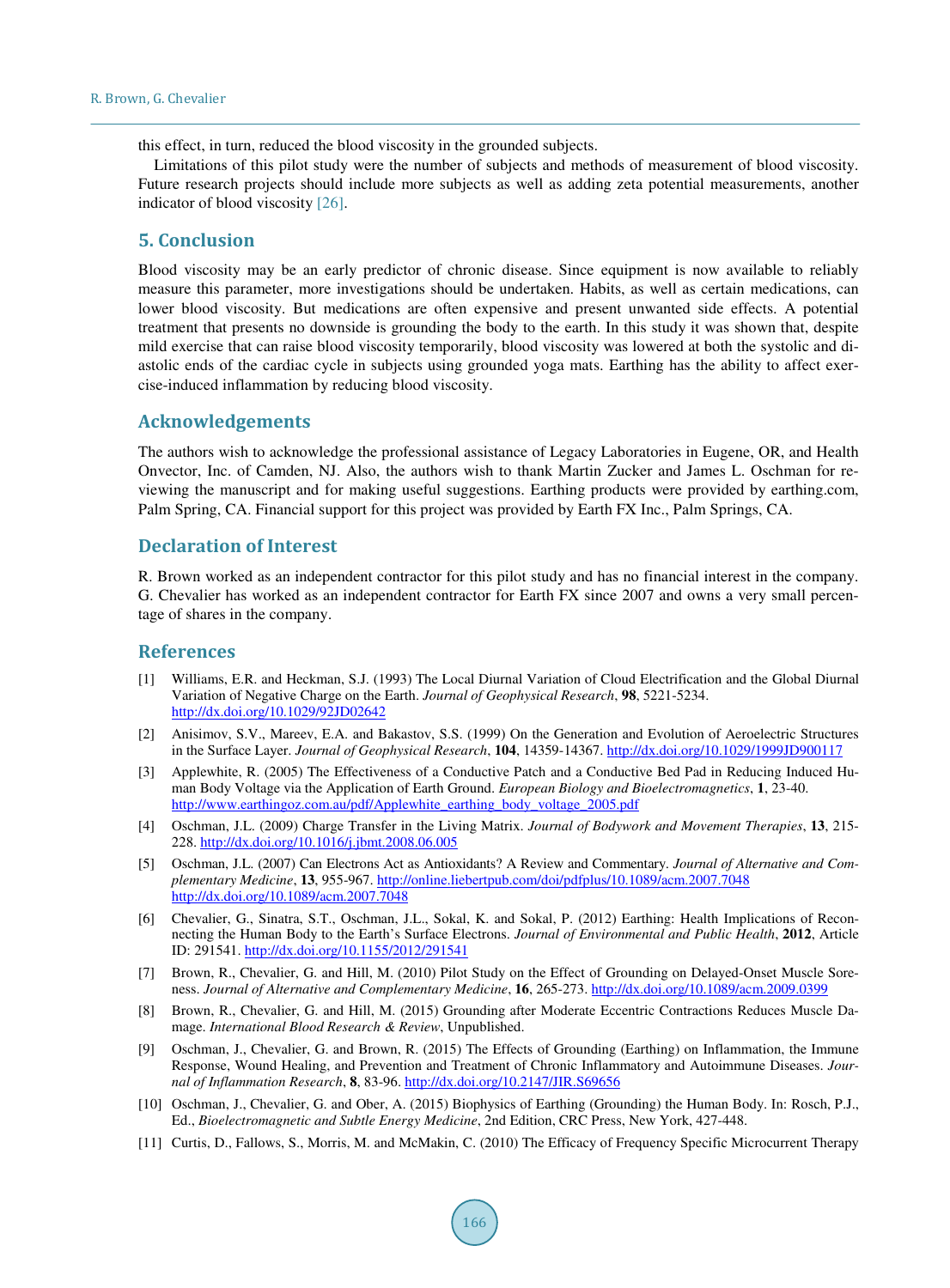on Delayed Onset Muscle Soreness. *Journal of Bodywork and Movement Therapies*, **14**, 272-279. <http://dx.doi.org/10.1016/j.jbmt.2010.01.009>

- <span id="page-8-0"></span>[12] Brun, J.F. (2002) Exercise Hemorheology as a Three Acts Play with Metabolic Actors: Is It of Clinical Relevance? *Clinical Hemorheology and Microcirculation*, **26**, 155-174.
- <span id="page-8-1"></span>[13] Brun, J.F., Belhabas, H., Granat, M.Ch., Sagnes, C., Thöni, G., Micallef, J.P. and Mercier, J. (2002) Postexercise Red Cell Aggregation Is Negatively Correlated with Blood Lactate Rate of Disappearance. *Clinical Hemorheology and Microcirculation*, **26**, 231-239.
- <span id="page-8-2"></span>[14] Fernandes, H.P., Cesar, C.L. and Barjas-Castro Mde, L. (2011) Electrical Properties of the Red Blood Cell Membrane and Immunohematological Investigation. *Revista Brasileira de Hematologia e Hemoterapia*, **33**, 297-301. <http://dx.doi.org/10.5581/1516-8484.20110080>
- <span id="page-8-3"></span>[15] Pop, G.A., Duncker, D.J., Gardien, M., Vranckx, P., Versluis, S., Hasan, D. and Slager, C.J. (2002) The Clinical Significance of Whole Blood Viscosity in (Cardio) Vascular Medicine. *Netherlands Heart Journal*: *Monthly Journal of the Netherlands Society of Cardiology and the Netherlands Heart Foundation*, **10**, 512-516.
- [16] Larsen, P. (2012) Monitoring Blood Viscosity to Improve Cognitive Function. Washington Association of Naturopathic Physicians, Fall Issue 2012.
- <span id="page-8-15"></span>[17] Rosenson, R.S., Fioretto, P. and Dodson, P.M. (2011) Does Microvascular Disease Predict Macrovascular Events in Type 2 Diabetes? *Atherosclerosis*, **218**, 13-18.<http://dx.doi.org/10.1016/j.atherosclerosis.2011.06.029>
- <span id="page-8-4"></span>[18] Jeong, S.K., Cho, Y.I., Duey, M. and Rosenson, R.S. (2010) Cardiovascular Risks of Anemia Correction with Erythrocyte Stimulating Agents: Should Blood Viscosity Be Monitored for Risk Assessment? *Cardiovascular Drugs and Therapy*/*Sponsored by the International Society of Cardiovascular Pharmacotherapy*, **24**, 151-160.
- <span id="page-8-5"></span>[19] Cho, Y.I. and Cho, D.J. (2011) Hemorheology and Microvascular Disorders. *Korean Circulation Journal*, **41**, 287-295. <http://dx.doi.org/10.4070/kcj.2011.41.6.287>
- [20] Fernandes, H.P., Fontes, A., Thomaz, A., Castro, V., Cesar, C.L. and Barjas-Castro, M.L. (2013) Measuring Red Blood Cell Aggregation Forces Using Double Optical Tweezers. *Scandinavian Journal of Clinical & Laboratory Investigation*, **73**, 262-264.<http://dx.doi.org/10.3109/00365513.2013.765961>
- [21] Baskurt, O.K., Uyuklu, M., Ozdem, S. and Meiselman, H.J. (2011) Measurement of Red Blood Cell Aggregation in Disposable Capillary Tubes. *Clinical Hemorheology and Microcirculation*, **47**, 295-305.
- <span id="page-8-6"></span>[22] Simmonds, M.J., Rhys, C., Marshall-Gradisnik, S.M., Meiselman, H.J. and Baskurt, O.K. (2011) Red Blood Cell Aggregation Parameters Measured by Capillary Tube Aggregometer Using Venous and Capillary Blood Samples. *Korea*-*Australia Rheology Journal*, **23**, 205-210[. http://dx.doi.org/10.1007/s13367-011-0025-3](http://dx.doi.org/10.1007/s13367-011-0025-3)
- <span id="page-8-7"></span>[23] Baskurt, O.K. and Meiselman, H.J. (1997) Cellular Determinants of Low-Shear Blood Viscosity. *Biorheology*, **34**, 235-247. [http://dx.doi.org/10.1016/S0006-355X\(97\)00027-9](http://dx.doi.org/10.1016/S0006-355X(97)00027-9)
- <span id="page-8-8"></span>[24] Tripette, J., Alexy, T., Hardy-Dessources, M.D., Mougenel, D., Beltan, E., Chalabi, T., Chout, R., Etienne-Julan, M., Hue, O., Meiselman, H.J. and Connes, P. (2009) Red Blood Cell Aggregation, Aggregate Strength and Oxygen Transport Potential of Blood Are Abnormal in both Homozygous Sickle Cell Anemia and Sickle-Hemoglobin C Disease. *Haematologica*, **94**, 1060-1065[. http://dx.doi.org/10.3324/haematol.2008.005371](http://dx.doi.org/10.3324/haematol.2008.005371)
- <span id="page-8-9"></span>[25] Brun, J.F., Varlet-Marie, E., Romain, A.J., Guiraudou, M. and Raynaud de Mauverger, E. (2013) Exercise Hemorheology: Moving from Old Simplistic Paradigms to a More Complex Picture. *Clinical Hemorheology and Microcirculation*, **55**, 15-27.
- <span id="page-8-10"></span>[26] Chevalier, G., Sinatra, S.T., Oschman, J.L. and Delany, R.M. (2013) Earthing (Grounding) the Human Body Reduces Blood Viscosity—A Major Factor in Cardiovascular Disease. *Journal of Alternative and Complementary Medicine*, **19**, 102-110[. http://dx.doi.org/10.1089/acm.2011.0820](http://dx.doi.org/10.1089/acm.2011.0820)
- <span id="page-8-11"></span>[27] Lowe, G., Rumley, A., Norrie, J., Ford, I., Shepherd, J., Cobbe, S., Macfarlane, P. and Packard, C. (2000) Blood Rheology, Cardiovascular Risk Factors, and Cardiovascular Disease: The West of Scotland Coronary Prevention Study. *Thrombosis and Haemostasis*, **84**, 553-558.
- <span id="page-8-12"></span>[28] Sloczyńska, K., Kózka, M. and Marona, H. (2013) Red Blood Cell Deformability and Aggregation in Chronic Venous Disease Patients with Varicose Veins. *Postępy Higieny i Medycyny Doświadczalnej*, **67**, 690-694. <http://www.phmd.pl/fulltxt.php?ICID=1059670> <http://dx.doi.org/10.5604/17322693.1059670>
- <span id="page-8-13"></span>[29] Stein, P.D. and Sabbah, H.N. (1974) Measured Turbulence and Its Effect on Thrombus Formation. *Circulation Research*, **35**, 608-614. <http://dx.doi.org/10.1161/01.RES.35.4.608>
- <span id="page-8-14"></span>[30] Traub, O. and Berk, B.C. (1998) Laminar Shear Stress: Mechanisms by Which Endothelial Cells Transduce an Atheroprotective Force. *Arteriosclerosis*, *Thrombosis*, *and Vascular Biology*, **18**, 677-685. <http://dx.doi.org/10.1161/01.ATV.18.5.677>
- <span id="page-8-16"></span>[31] Holsworth, R.E. and Wright, J.V. (2012) Blood Viscosity: The Unifying Parameter in Cardiovascular Disease Risk.